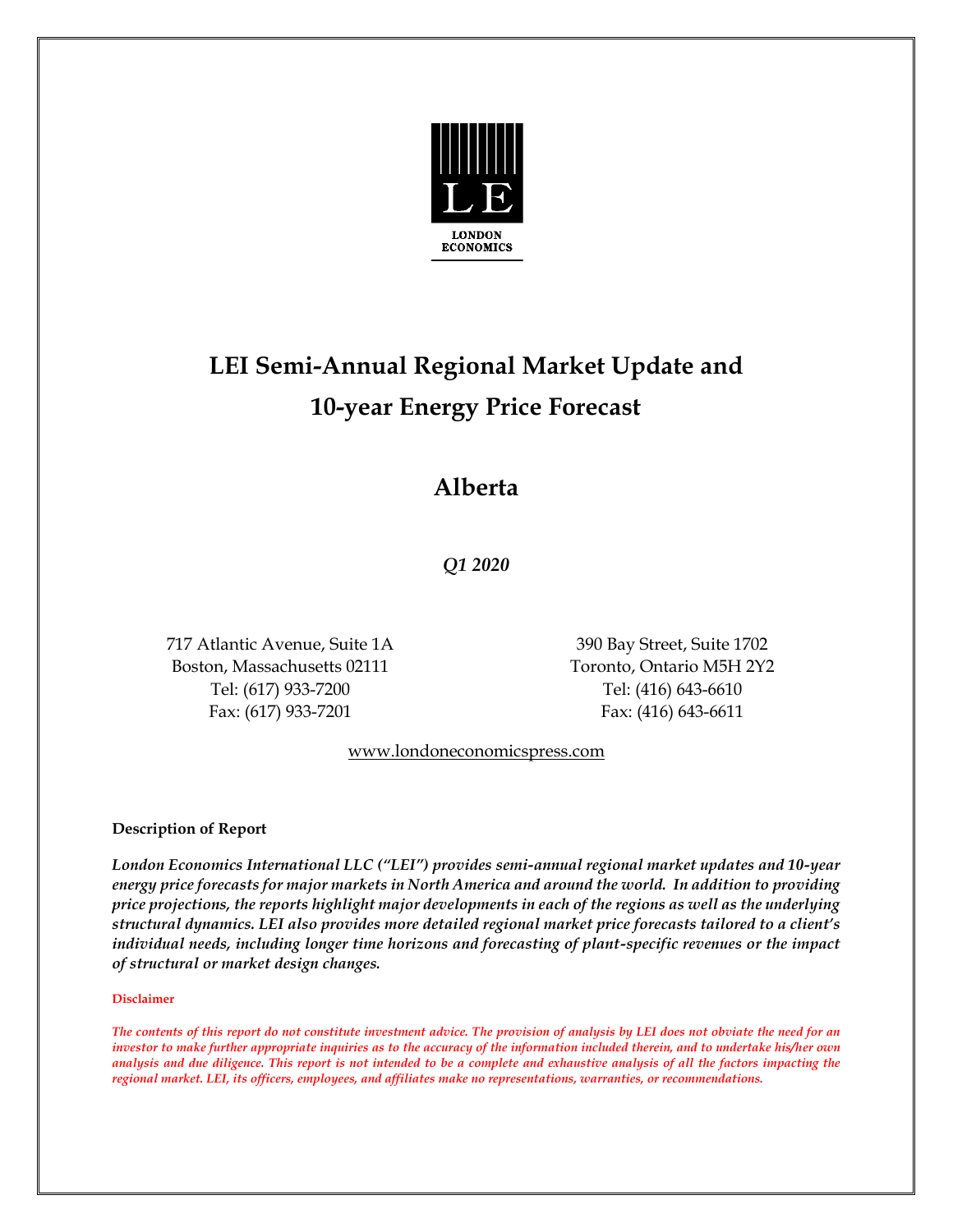### Table of contents

| $\mathbf{1}$   |                |       |  |  |  |
|----------------|----------------|-------|--|--|--|
|                | 1.1            |       |  |  |  |
|                | 1.2            |       |  |  |  |
|                |                | 1.2.1 |  |  |  |
|                |                | 1.2.2 |  |  |  |
|                |                | 1.2.3 |  |  |  |
|                |                | 1.2.4 |  |  |  |
|                |                | 1.2.5 |  |  |  |
| $\overline{2}$ |                |       |  |  |  |
|                | 2.1            |       |  |  |  |
|                | 2.2            |       |  |  |  |
|                |                | 2.2.1 |  |  |  |
|                |                | 2.2.2 |  |  |  |
| 2.3            |                |       |  |  |  |
|                | 2.4            |       |  |  |  |
|                | 2.5            |       |  |  |  |
|                | 2.6            |       |  |  |  |
|                |                | 2.6.1 |  |  |  |
|                | 2.6.2<br>2.6.3 |       |  |  |  |
|                |                |       |  |  |  |
|                |                | 2.6.4 |  |  |  |
|                |                | 2.6.5 |  |  |  |
| $\overline{3}$ |                |       |  |  |  |
|                | 3.1            |       |  |  |  |
|                | 3.2            |       |  |  |  |
|                | 3.3            |       |  |  |  |
| 4              |                |       |  |  |  |
|                | 4.1            |       |  |  |  |
|                | 4.2            |       |  |  |  |
| 5              |                |       |  |  |  |